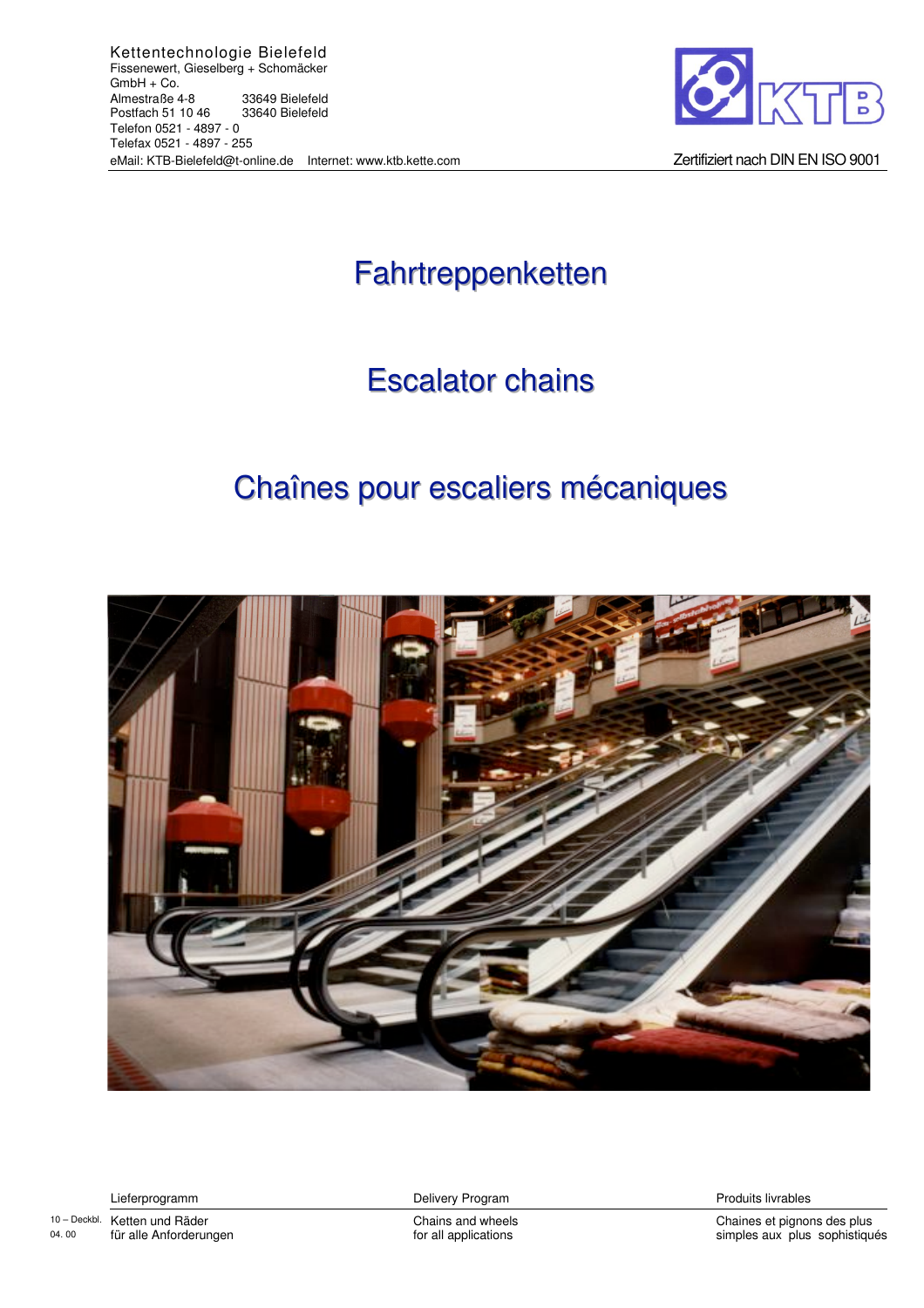**Escalator chains** 

## Chaînes pour escaliers mécaniques



#### Kettentechnologie Bielefeld

Zertifiziert nach DIN EN ISO 9001



135,46 mm Teilung 1008 kN Bruchkraft. 135,46 mm pitch 1008 kN breaking load. charge de rupture de 1008 kN. pas de 135,46 mm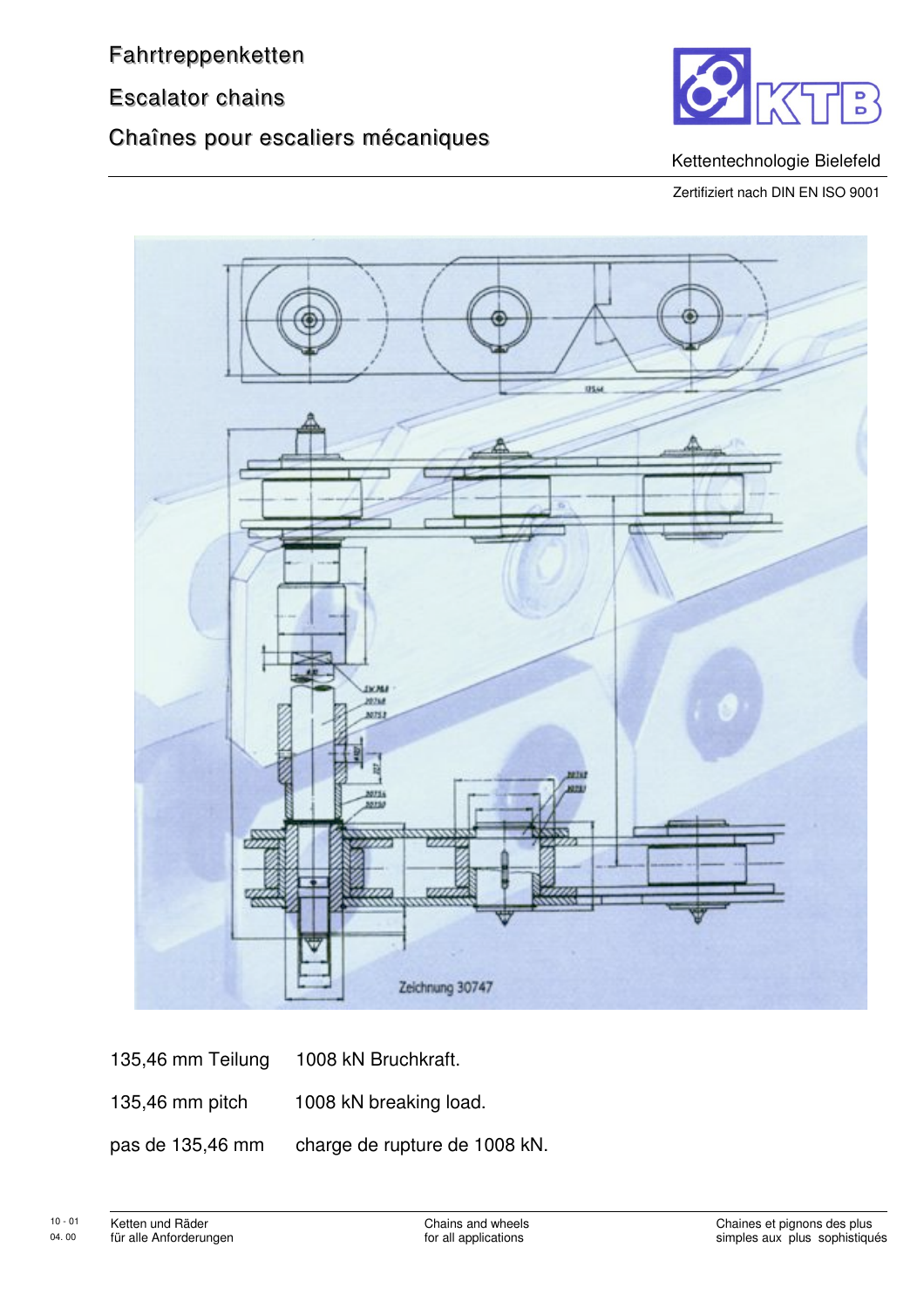### **Escalator chains**

### Chaînes pour escaliers mécaniques



#### Kettentechnologie Bielefeld

Zertifiziert nach DIN EN ISO 9001





Zeichnung 30368

Fahrtreppenkette mit Führungsrolle.

Escalator chain with guide rollers.

Chaîne pour escaliers mécaniques avec galets porteurs.